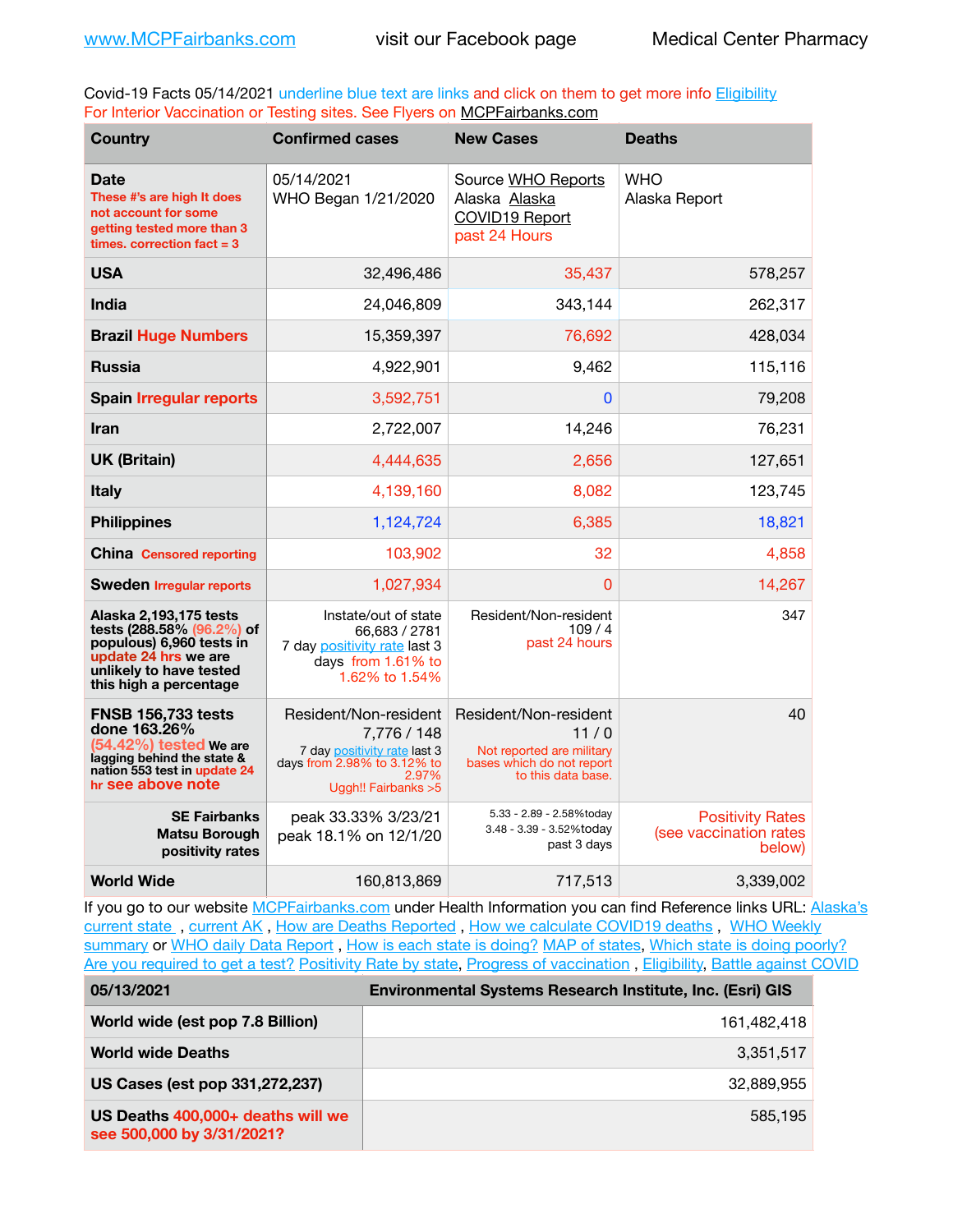Impact of COVID-19 on the US Healthcare system

Estimated US Population 331.3 million 198.47% (66.16%) have been tested (657.8 million) Estimated 5% of US population will test positive for Covid-19 16.56 million (currently 32.9 Million (9.94%) of population tested positive vs Alaska (8.77%) we have currently tested an est. 657.8 million based on 32.9 mill that have tested positive discount some of these numbers by 67% to account for multiple testing of same person.

If 8% will require hospitalization of the 16.56 million positive cases, we would need 1.325 million beds. Estimated by the American Hospital Association there are 800,000 staffed beds available.

The US has 2.8 hospital beds per 1000 our needs could be 56, China had 4.3, Italy 3.2, South Korea 12.3

The USNS Mercy and Comfort added **8.1.2.1.2.1.2.000** staffed beds, not ICU Of these estimated to be admitted to ICU 860,000. to ICU beds The US has 16,000 ICU beds we have 68,000-85,000 beds US could need 299,000beds with ventilators <16,000 ventilators

 The Needs

**Summation:** Estimated needs could be 1.325 million hospitalized beds for just COVID-19 patients alone. If positives represents 5% of test run, then approximately 657.8 million have been tested, we have no idea how many tests have been run or how many multiple tests conducted on the same person, resulting in 32.9 million positive tests run with 585,195 with 824 deaths in the past 24 hours, ave 2320/day. In AK, with 66,683 positive cases 8.77% of Alaska, 1,532 hospitalizations, and 347 deaths. Hospitalization rate is 2.30% of those that test positive, Death Rate 0.520% overall or 22.59% of those hospitalized. Those >60 y/o represent 15% of positive cases, yet represent 80% of deaths. 585,458 vaccines given equal approximately 273,208 (35.95%) completed series and 312,250 (41.09%) vaccinated once of population.

Normal ICU stay 5-7 days, estimated ICU stay for COVID-19 2-3 weeks and they could tie up a ventilator for that length of time also, helping only 1/3 as many patients.

This is why we need to flatten the curve by social spacing and only essential travel.

Expected Death (these are just estimates based on other countries) if 5% of the US Population (16.56 million) test positive we are now at 29.137 million positive (8.8%) and if

1% die = 165,600 people

2% die = 311,200 people

3% die = 496,800 people

6% die = 993,600 people obviously we have passed the 1.325 million positive cases we are 29.137 million so if 5% of the US population (16.56 million) test positive and 6% of those die = 993,600 deaths if no vaccine, or if 3.09% (511,704) will die, but we are 104.8% of the way there in 52 weeks (1 year).

World wide death rate of positive tests actually 2.08%. The US is at 585,195 1.78% of those actually tested positive, that is 70% lower death rate than when we started in 3/2020 , started at 6%. But we are slipping Death % have gone from 1.67 to 1.82%. There are 7.8 Billion people in the world 331 million live in the US (4.2% of the world's population) 9.94% have tested positive. The US deaths represents 17.46% of the world's death numbers and 20.37% of worldwide confirmed cases.

In comparison to the flu in the US.

CDC Estimates. From 2010 to 2016, the flu-related death rate was between 12,000 and 56,000, with the highest season being 2012 to 2013 and the lowest being 2011 to 2012. Most deaths are caused by complications of the flu, including pneumonia or a secondary bacterial infection of the heart or brain. or 2,000 to 9,333 per year. In 2020 in the US has 19 million cases 180,000 hospitalized and 10,000 (0.052%) have died, typically it is 2% will die, compared to 1.78% with COVID19. 198.73% (US), 288.58% (Alaska), & 163.26% (Fbks) are still too few to protect us from future outbreaks. Experts feel that we need either need people to get infected with the virus and develop antibodies or get vaccinated to create immune antibodies to protect us, that we need >60% of the population to have positive antibody tests and preferably 70-90%, one expert felt they would not feel confident til >85% were positive, to give assurance (herd immunity) in order to go without masks and social distancing. NY City seems to have the highest number at 20%. Testing is so important. Currently we are testing at 44.86 Million tests per month. At this rate to test everyone once it will take 7.31 months or over 0.59 years. To test 3 times it would take 21.93 months or 1.77 years

The [Flu](https://lnks.gd/l/eyJhbGciOiJIUzI1NiJ9.eyJidWxsZXRpbl9saW5rX2lkIjoxMDMsInVyaSI6ImJwMjpjbGljayIsImJ1bGxldGluX2lkIjoiMjAyMTAyMjYuMzYwNDA3NTEiLCJ1cmwiOiJodHRwczovL3d3dy5jZGMuZ292L2ZsdS93ZWVrbHkvb3ZlcnZpZXcuaHRtIn0.ePMA_hsZ-pTnhWSyg1gHvHWYTu2XceVOt0JejxvP1WE/s/500544915/br/98428119752-l) (Influenza kills approximately 1-2% of those infected ([1.6% positivity in Alaska](http://dhss.alaska.gov/dph/Epi/id/SiteAssets/Pages/influenza/trends/Snapshot.pdf) zero deaths for flu), SARS killed 800 people total, COVID19 appears to kill 1.78% > 585,195 of those that test positive (9.94% of US COVID) or 12% less deadly than the flu and seems to be more contagious. (Seems to spread more readily) Flu [rates dropped from 300 to single digits this year](https://lnks.gd/l/eyJhbGciOiJIUzI1NiJ9.eyJidWxsZXRpbl9saW5rX2lkIjoxMDEsInVyaSI6ImJwMjpjbGljayIsImJ1bGxldGluX2lkIjoiMjAyMTAyMjYuMzYwNDA3NTEiLCJ1cmwiOiJodHRwOi8vZGhzcy5hbGFza2EuZ292L2RwaC9FcGkvaWQvUGFnZXMvaW5mbHVlbnphL2ZsdWluZm8uYXNweCJ9.oOe3nt2fww6XpsNhb4FZfmtPfPa-irGaldpkURBJhSo/s/500544915/br/98428119752-l) note the start of mask wearing impacted flu numbers. Alaska has 66,683 so far, 7,776 in Fairbanks or 1 of every 9 of Alaskans, and with 40 of 347 deaths 1 in 9, the first case was transient foreign airline crew member. Interesting, the Source of Alaska's SARS-Cov2 virus originated not from East Asia by travelers or the west coast (Washington where it was first observed) , but came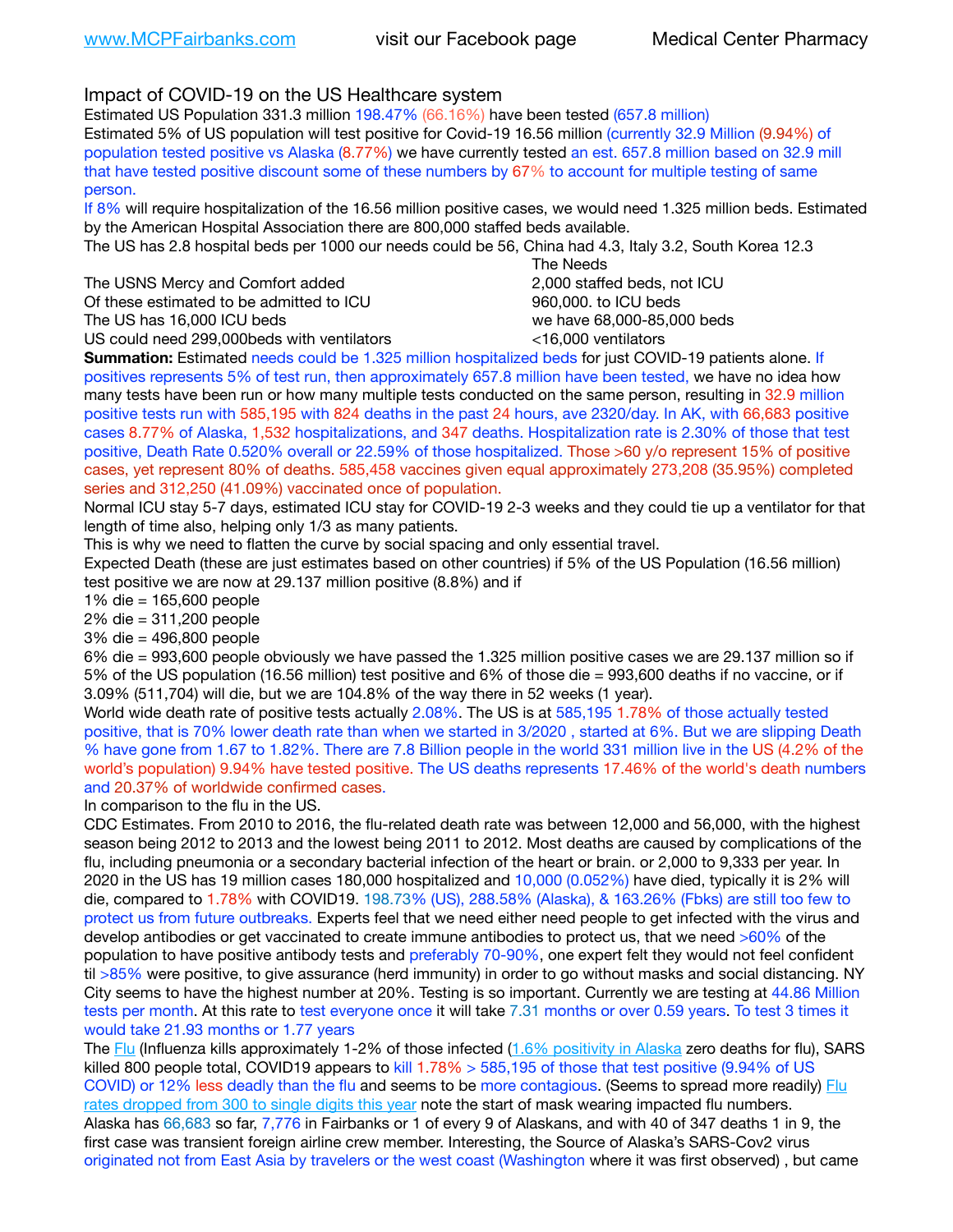from the east coast of the US, and they were inoculated first from Europe, accordingly from New York's Governor and CDC. Currently 36 Variants known, only 6 of major concern in the US. (Europe's (china's)) Primary, plus an Ohio variant (COH.20G/501Y), California, [UK](https://www.cdc.gov/coronavirus/2019-ncov/transmission/variant-cases.html) (B.1.1.7), (7) South African (1.351), and (2) Brazil (P.1), we have seen 5, Europe's (China) [variant,](https://www.webmd.com/lung/news/20210318/cdc-who-create-threat-levels-for-covid-variants?ecd=wnl_cvd_031921&ctr=wnl-cvd-031921&mb=kYbf7DsHb7YGjh/1RUkcAW0T6iorImAU1TDZh18RYs0=_Support_titleLink_2) California, Brazil, UK, South Africa, in Alaska so far, the last 3 in particular as they have a 50% increase in transmissibility vs 20% in the others over the China variant. **Best practice protection** is good personal Hygiene do not touch eyes, nose, mouth, wash hands frequently for at least 20-30 seconds, before you touch your face, and observe personal spacing of 6-18 feet. Remove your shoes in your house, frequently clean surface areas, let the cleaner sit 15-20 sec before wiping off. **We are recommending to wear any kind of mask.** Drug treatment is being researched, but as yet not been verified, only suggested. Best to isolate those sick and isolate those most susceptible (old and preconditioned with risk factors) **Risk factors:** Cardiovascular disease (56.6%), Obesity (41.7%), Diabetes (33.8%), age >60, respiratory problems, especially smokers or those who vape, High Blood Pressure If you have been exposed self isolate for 2-4 weeks One episode in China, a man tested negative for 27 days before showing symptoms. So Isolation may want to be considered up to 4 weeks not just 10-14 days. Italy 1 in 10 positive cases admitted to ICU due to Hypoxic failure requiring mechanical ventilation. In NY it was 1 in 7 that required hospitalization, of the 5700 hospitalized 2634 were discharged (79% (2081)) or added (21%(553)), 9 in 10 put on a ventilator died. Public policy development and education is important. **How Long does Covid-19 stay on objects** Air (droplets in air, sneeze/cough) up to 3 hours Copper 4 hrs skin (SARS-COV2) 9.04 hrs (Influenza virus 1.82 Hrs) droplets on skin (sneeze) 11 hours Cardboard (Amazon Box) 24 hrs Plastic surfaces/Stainless Steel 72 hours 0.00% 10.00% 20.00% 30.00% 40.00% 0-9 10-1920-2930-3940-4950-5960-6970-79 >80 Deaths % by Age (Who dies of the virus) Test  $(+)$  % by Age (Who has the virus) Vaccination in Alaska by Age 0.00% 20.00% 40.00% 60.00% 80.00% 10-19 20-29 30-39 40-49 50-59 60-69 70-79 >80 Which Age group have received What % of the vaccine What % of the Age Group have been Vaccinated



## Updated graph numbers.

| Project outward                |  |               |                        |  |  |
|--------------------------------|--|---------------|------------------------|--|--|
| Exhalation can spray           |  |               | $1.5$ m $(4.9$ ft)     |  |  |
| spittle (droplets)             |  |               |                        |  |  |
| Coughing                       |  |               | $2 \text{ m}$ (6.6 ft) |  |  |
| Sneeze                         |  | 6 m (19.7 ft) |                        |  |  |
| Development of immune response |  |               |                        |  |  |

Early viral testing tests to see if you currently have the virus. Later antibody testing tells us if you have been exposed and survived. But does not tells us if you have immunities to the

virus. We will need to have both tests done in order to open the community..

Viral Antigen and Viral RNA tells us you have the disease and can spread the disease and can or are currently sick. IgM (short term) and IgG (long term antibodies) tells us you have experienced the virus or had the vaccine, and got over it. You may be resistant if your [antibody levels](https://www.cdc.gov/coronavirus/2019-ncov/lab/resources/antibody-tests.html) are high enough. [Current](https://l.facebook.com/l.php?u=https://www.itv.com/news/2020-10-26/covid-19-antibody-levels-reduce-over-time-study-finds?fbclid=IwAR3Dapzh1qIH1EIOdUQI2y8THf7jfA4KBCaJz8Qg-8xe1YsrR4nsAHDIXSY&h=AT30nut8pkqp0heVuz5W2rT2WFFm-2Ab52BsJxZZCNlGsX58IpPkuVEPULbIUV_M16MAukx1Kwb657DPXxsgDN1rpOQ4gqBtQsmVYiWpnHPJo2RQsU6CPMd14lgLnQnFWxfVi6zvmw&__tn__=-UK-R&c%5B0%5D=AT1GaRAfR_nGAyqcn7TI1-PpvqOqEKXHnz6TDWvRStMnOSH7boQDvTiwTOc6VId9UES6LKiOmm2m88wKCoolkJyOFvakt2Z1Mw8toYWGGoWW23r0MNVBl7cYJXB_UOvGklNHaNnaNr1_S7NhT3BSykNOBg) [View of antibodies/immunity](https://www.livescience.com/antibodies.html)[.](https://www.itv.com/news/2020-10-26/covid-19-antibody-levels-reduce-over-time-study-finds) We have tested currently 288.58% (96.19%) of the Alaskan population and over little over 198.73% (66.24%) of the US population, discount these numbers by 67% to reflect multiple testing of the same person. To be safe, we need at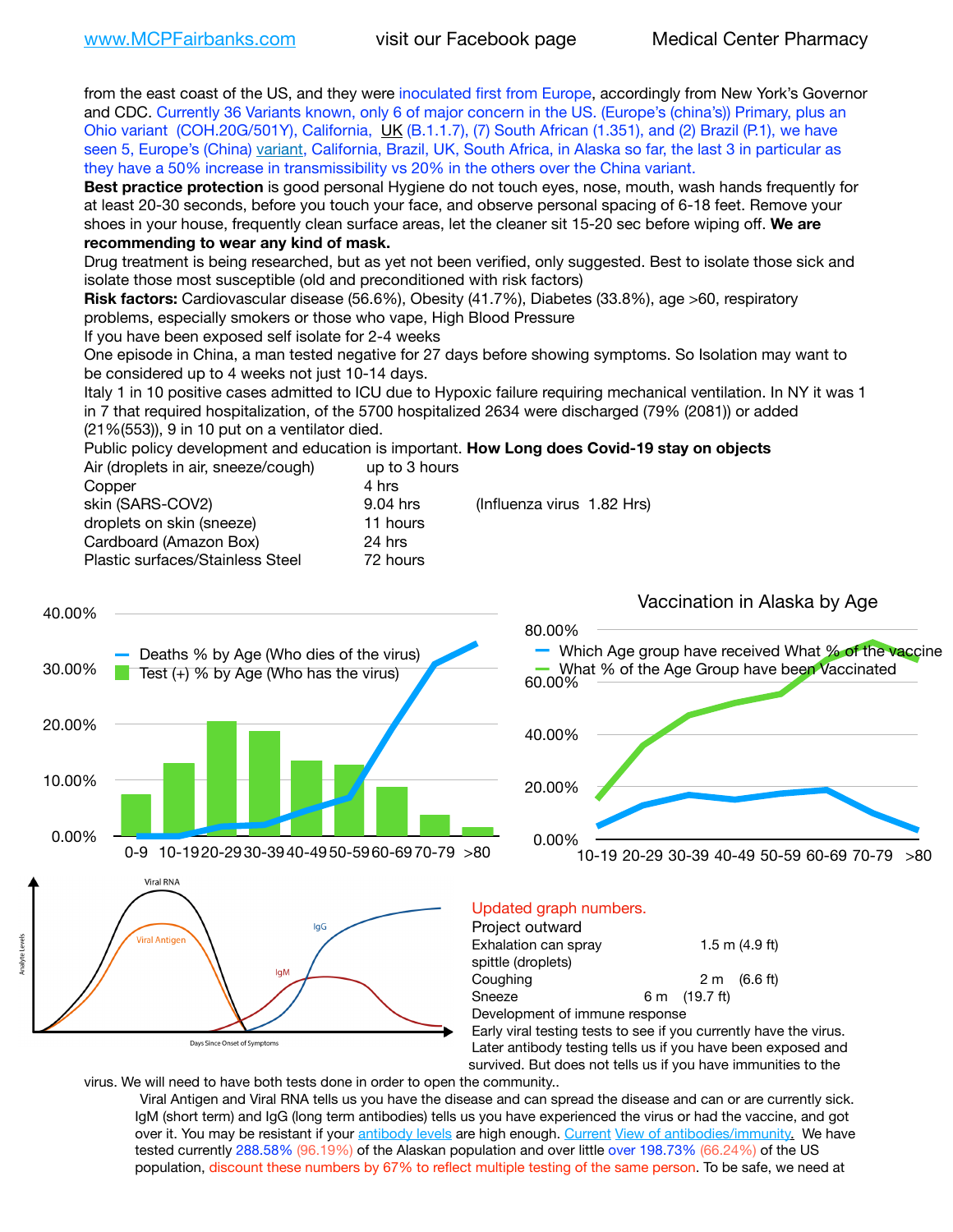least 25% to see if we are making progress, [60%](https://www.jhsph.edu/covid-19/articles/achieving-herd-immunity-with-covid19.html) to [barely qualify](https://www.nature.com/articles/d41586-020-02948-4) to be safe, and [70-90%](https://www.mayoclinic.org/herd-immunity-and-coronavirus/art-20486808) to be assured we will not see a second wave of sickness. Some experts will [not feel safe til we are at 85%.](https://www.bannerhealth.com/healthcareblog/teach-me/what-is-herd-immunity)

Three types of clinical laboratory COVID-19 or SARS-CoV-2 tests are being developed:

Molecular Gene sequencing (current method), Viral antigen (testing parts of the virus), Host antibody tests (serology). They detect the virus in different ways.

Mask & [Mask Usage:](https://www.nationalgeographic.com/history/2020/03/how-cities-flattened-curve-1918-spanish-flu-pandemic-coronavirus/) N95 filter out 95% of the particles in the air 3 microns in size or larger.

Mold sizes are about 10-12 microns in size. Bacteria are larger, so is dust

Gas molecules and viruses are smaller. PM2.5 are 2.5 microns in size.

**Viruses** can be 1 micron in size, 0.3 micron in size, or 0.1 microns in size, so they **will pass right through**. **We recommend wearing any mask, the mask may provide up to 5 times the protection** ver **wearing no mask at all**. It still **does not protect** the wearer from contracting the infection, it **can inhibit** the spreading, something is **better than nothing at all**.

**Remember there is a clean side ( the side towards you) and a dirty side,** the side to the contaminated air is dirty. If you are COVID positive then this is reversed. When handling the mask, do not touch the dirty side and then touch your face, Wash properly your hands first after touching the dirty side before touching your face. If you are infected the dirty side is the inside surface of the mask. Wash your homemade mask in hot water wash >133F (for at least 10 minutes) and rinse to sanitize with high heat >133F Plus and a weak bleach or peroxide (not Both) the mask. Daily if possible. If you are a

frontline health care provider with a homemade fabric mask 2 hours. Do not touch the dirty side. **Mask usage: 5/13/21 While the CDC** has changed it's recommendations for those who have gotten vaccinated to go mask free, except on Mass Transportation such as buses and airline, or when in crowded situations, like concerts. Those that have not been vaccinated are still advised need to wear a mask.

The risk has now increased for those non-vaccinated folks. They no longer have the masked people in the community to protect them. While those who have been vaccinated will not get sick or as sick. They can still pass, much more easily without the masks, the virus to those who have not been vaccinated to make them sick.

Therefore, it is even **more imperative** that those that have not been vaccinated, wear a mask to protect themselves, or get vaccinated. The sea of those with the potential to have the virus now are those <12 y/o of age, those >  $12y$ /o who have not been vaccinated, or those who have been vaccinated and are transitory carriers. Currently, this is about 50% of the US population and about 60% of the Alaskan population. And about 80% of all children under 18y/o at this moment.

**Alcohol solutions** should be 60-80% alcohol **70%** is optimal. **Keep wet and rub 30 seconds**, or Happy Birthday song sung 3 times. **Hydrogen peroxide diluted to 2%** or 4 teaspoonful per quart of water (20ml per 946ml) Bleach the same ratio **Vinegar and ammonia are good cleaning agents, but not disinfectants**. **Do not mix** any of these agents together, toxic fumes can result. **Disinfectants, in order to be effective**, should remain on the applied surface, to be cleaned moist **(wet) for 30 seconds to 4 minutes** depending on material. Caution may dissolve glue or adhesives or bleach and discolor items, check with manufacturers. Do not let it get inside electronic devices. UV (10 minutes), [UV light](http://www.docreviews.me/best-uv-boxes-2020/?fbclid=IwAR3bvFtXB48OoBBSvYvTEnKuHNPbipxM6jUo82QUSw9wckxjC7wwRZWabGw) only kills where it can see.

| Conflict                                                 | Combat<br><b>Death</b> | Past 24<br>hours |
|----------------------------------------------------------|------------------------|------------------|
| <b>Revolutionary War</b>                                 | 8,000                  |                  |
| Civil War                                                | 214,938                |                  |
| World War I                                              | 53,402                 |                  |
| <b>World War II</b>                                      | 291,557                |                  |
| <b>Korean Conflict</b>                                   | 33,686                 |                  |
| Vietnam                                                  | 47,424                 |                  |
| <b>Gulf War</b>                                          | 149                    |                  |
| Afghanistan                                              | 1,833                  |                  |
| <b>Iraq</b>                                              | 3,836                  |                  |
| <b>1918 Flu</b>                                          | 675,000                |                  |
| 9/11 deaths                                              | 2,977                  |                  |
| <b>COVID19 deaths from</b><br>1/20/2020 to<br>05/13/2021 | 585,195                | 824              |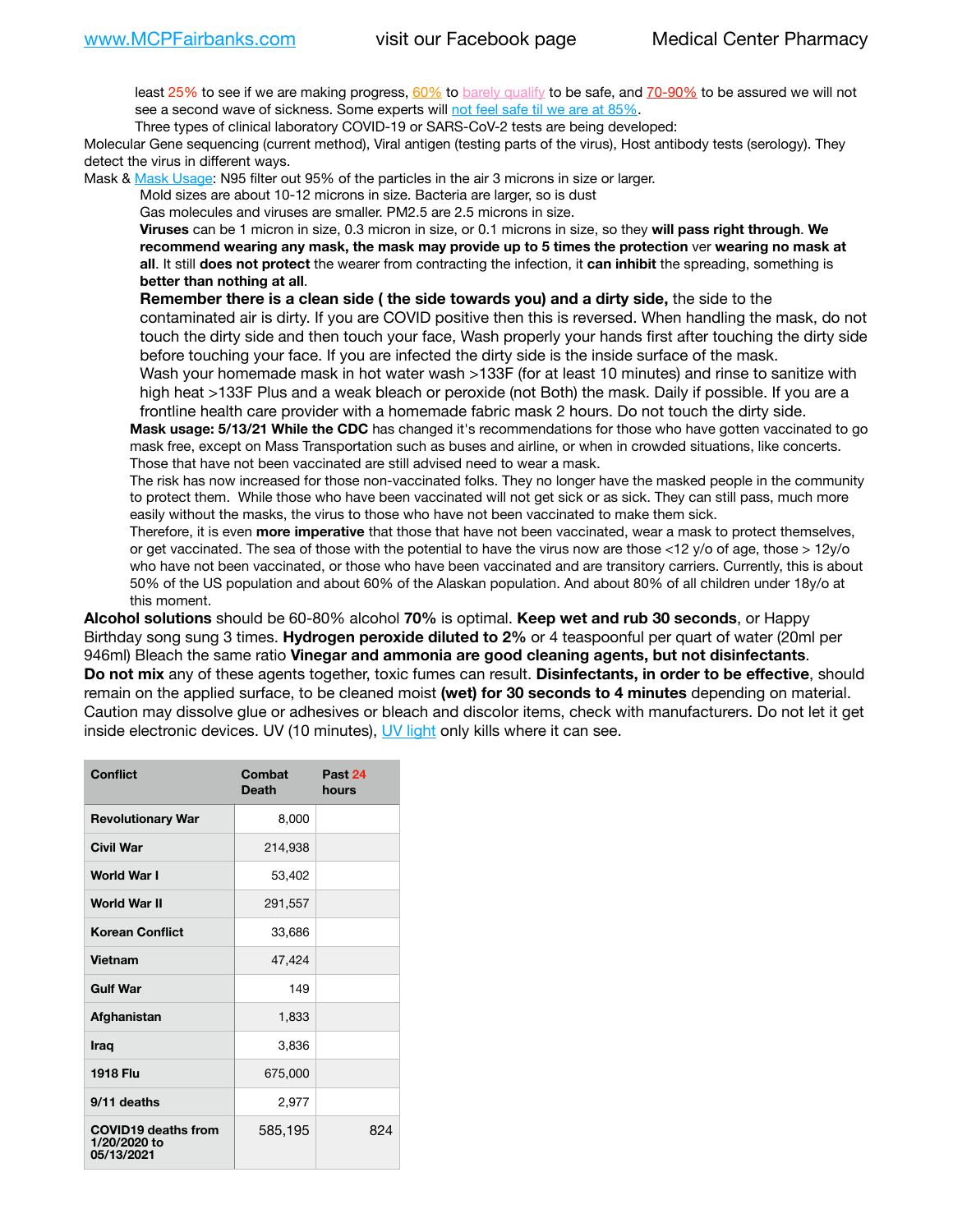## **Myths**

Taking hot baths, using colloidal silver, eating garlic soup, gargling with bleach are not proven to be effective. We have already seen using chloroquine taking the wrong form in the wrong dose can be fatal, one death and one critically injured. (see Arizona couple after listening to the past-president)

**We have heard of all kinds of cures.** To date there is no curative or preventative treatments, only supportive therapy. At this point there is **no proof** that Quinine, zinc, Hydroxychloroquine, Chloroquine, or Vitamin C works. As they say wives-tale at best, irresponsible reporting most likely. We have seen no information that they work. There have been ineffective dosing issues, over-dosing issues, permanently killing the senses of smell or taste, inappropriate usage, cardiac arrhythmias, and death from the usage of these agents have been reported. The virus may die out with heat of summer, or cold weather, this is a myth, There are a couple of studies at show the virus can withstand 98F. We know the body tries to use up to 104F to potentiate our immune system, to kill viruses. Taking NSAID, Aspirin, Ach-Inhibitors, Arb's and you get the COVID-19 infection are not contraindicated and no clinical evidence that says you should stop any of these classes of medications. It would be misguided and ill advised if you did so, In other words, Unless your doctor makes changes, keep taking your medications unless told to do otherwise.

**Vaccine Myths and Fake information:** There are no microchips, tracking devices, fetus tissue, at all in the vaccines. Vaccines will not and can not change your DNA., It can not change the fertility of men or women. It seems to be safe to the fetus and pregnant women. You should continue to wear a mask til we get to Herd Immunity levels, but can remove masks if you are outdoors, but not at concerts where you are close together. You should still get vaccinated (complete series) even if you got COVID. If you have some of the co-morbidities, it is important that you do get vaccinated, the side effects of the vaccine will be milder and survivable than getting COVID.

As of 12/21/20, DHSS is aware of 11 reports regarding possible allergic reactions from Alaska's hospitals to CDC: Bartlett Regional Hospital (8), Providence Alaska (2) and Fairbanks Memorial Hospital (1). Two were identified as anaphylaxis and one of those resulted in hospitalization for ongoing monitoring. In the other three cases, symptoms were mild and not considered anaphylaxis. Symptoms have resolved in all cases and the *Projections are based on each state's current rate of vaccination.*

hospitalized patient has been discharged and is doing well. The CDC said there appears to be no obvious geographic clustering of these reactions, nor was a specific production lot involved. People who experience anaphylaxis after the first dose should not receive a second dose, according to CDC recommendations.

For being one of the first in that nation to start vaccinating, those <16y/o, we have slowed down vaccinations to where we are way behind. More people are getting sick more frequently. Soon we will have more deaths. Due to lack of vaccinations, Alaska has pushed itself into last place, in the nation, as to when we will reach "herd immunity". This is the date when we can safely remove our masks and other restrictions.



Check our website [www.MCPFairbanks.com](http://www.MCPFairbanks.com) for the 13 testing sites in the interior of Alaska.

Alaska is in Phase 2, Where everyone over the age of 16 years old qualify to receive the vaccination. The FDA has approved Pfizers vaccine to be given those 12y/o and older. Mederna is working on 6<br>months and older. Johnson and Johnson, has been reinstated, but I would caution not to give it to women 12-50 years old. Be sure to keep and save your proof of vaccination cards as you may need it for travel purposes in the future.

Gao Fu, the director of the China Centers for Disease Control, admitted on 4/10/2021 that the country's vaccines don't exactly give Covid-19 a knockout blow. One study from Brazil found that the vaccine from the Chinese company Sinovac was 50.4% effective, compared to Pfizer's 97%. Fu said the government is looking for ways to boost effectiveness.

## Many Alaskans live with underlying health concerns

You can not change your age but you can affect change with other risk factors. Nov. 17, 2020 for more information check out [Alaska DHSS Insights](http://dhss.alaska.gov/dph/Epi/id/Pages/COVID-19/blog/20201117.aspx)

Epidemiologists within the Section of Chronic Disease Prevention and Health Promotion analyzed reports from about 8,500 randomly-selected Alaska adults who participated in the annual [Behavioral Risk Factor Surveillance System \(BRFSS\)](http://dhss.alaska.gov/dph/Chronic/Pages/brfss/default.aspx) telephone survey between 2016 and 2018.